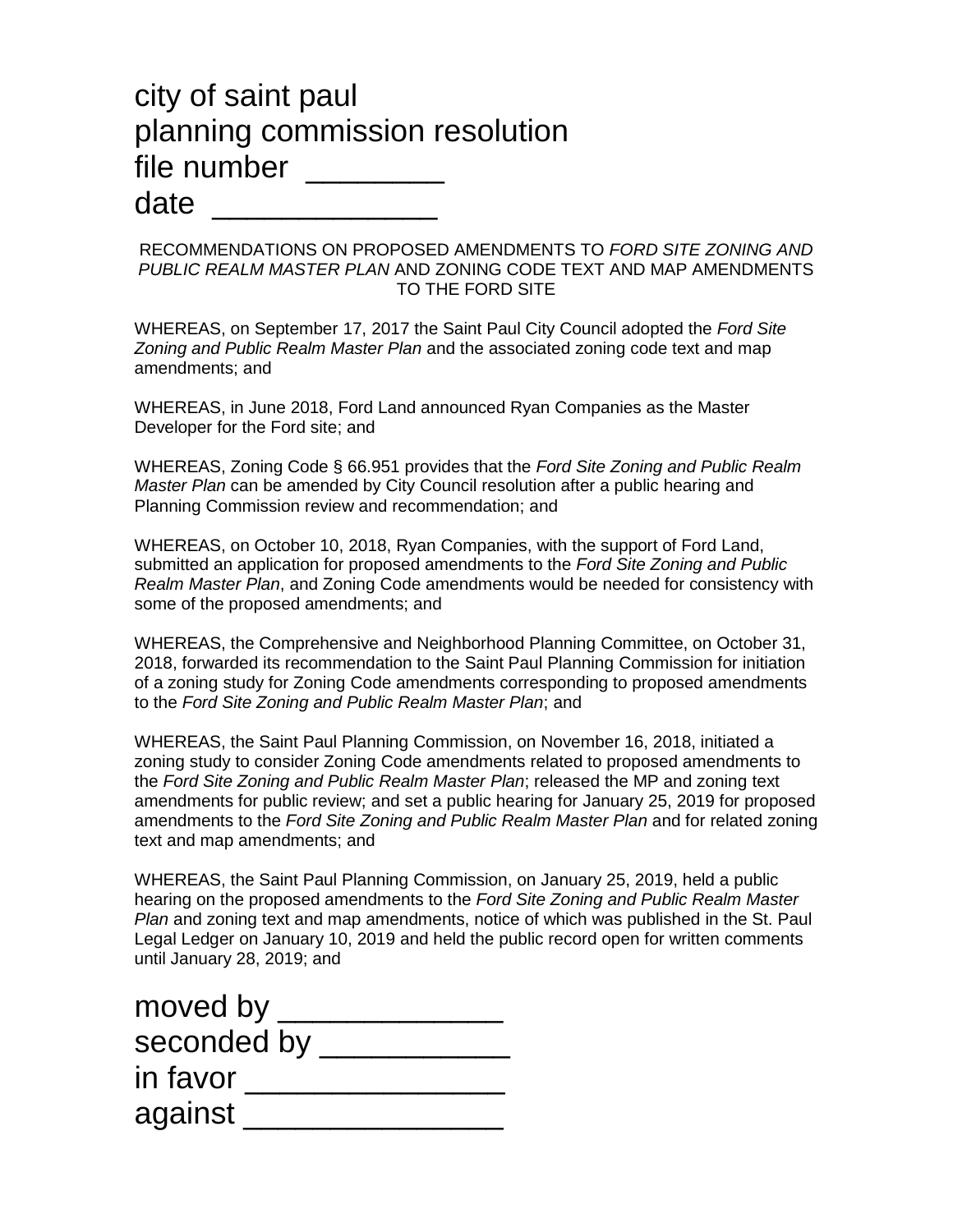WHEREAS, the Saint Paul Planning Commission referred the proposed amendments to the Zoning Code text and maps, and to the *Ford Site Zoning and Public Realm Master Plan*, and public testimony back to the Comprehensive and Neighborhood Planning Committee for review and consideration on February 20, 2019 an February 27, 2019; and

WHEREAS, the Comprehensive and Neighborhood Planning Committees forwarded their recommendation and rationale for amendments to the Saint Paul Zoning Code and to the *Ford Site Zoning and Public Realm Master Plan* in a March 1, 2019, memorandum to the Saint Paul Planning Commission; and

WHEREAS, the Planning Commission considered the public testimony and the recommendations of the Comprehensive and Neighborhood Planning Committee at their March 8, 2019 meeting; and

NOW, THEREFORE, BE IT RESOLVED, that the Saint Paul Planning Commission hereby recommends to the Mayor and City Council amends the *Ford Site Zoning and Master Plan* (Ford MP) and corresponding zoning code text and map amendments as follows:

- 1. Do not amend the F1 River Residential District to allow single-family homes as a permitted use;
- 2. Do not amend zoning on Block 11 to F1 River Residential from F2 Residential Mixed Low
- 3. Amend the F3 Residential Mixed Mid District to reduce the minimum height to 30 feet and minimum Floor Area Ratio to 1.0
- 4. Amend the maximum height in the F5 Business Mixed District when facing civic square, such that height maximum is (65) feet but can be seventy-five (75) feet, with a minimum ten (10) foot stepback from all minimum setback lines for all portions of the building above a height of thirty (30) feet, except for corner elements and portions of the building facing the civic square identified in the Ford Site MP, Chapter 7
- 5. Amend F3 Residential Mixed Mid minimum required commercial land uses to 0%
- 6. Amend F4 Residential Mixed High required minimum commercial land uses to 0% and the maximum residential uses to 100%
- 7. Amend F5 Business Mix to require a minimum of 0% in employment uses
- 8. Amend F6 Gateway District maximum commercial uses to 50% and allow Adult Care as a residential use
- 9. Amend the dimensional standards on tree calipers to match the industry standard of 2.5"
- 10. Amend rooftop adjustments to provide more flexibility for materials and eliminate the Solar Reflective Index requirement
- 11. Amend the roof setback requirement to 10 feet from one (1) foot from the outer roof edges
- 12. Amend the maximum parking for non-residential parking by requiring a CUP if non-residential parking needs more than the maximum of 1:400 GFA
- 13. Amend the structured parking requirement to meet the parking and design standards in the T3 district where arterial means primary street and collector means secondary street as defined in Ford Master Plan
- 14. Amend the structured parking requirement to say that above-ground structured parking should be designed with level parking floors and adequate floor-toceiling clearance height to allow the space to be converted to finished floor area if parking is no longer needed in the future and such design is determined costeffective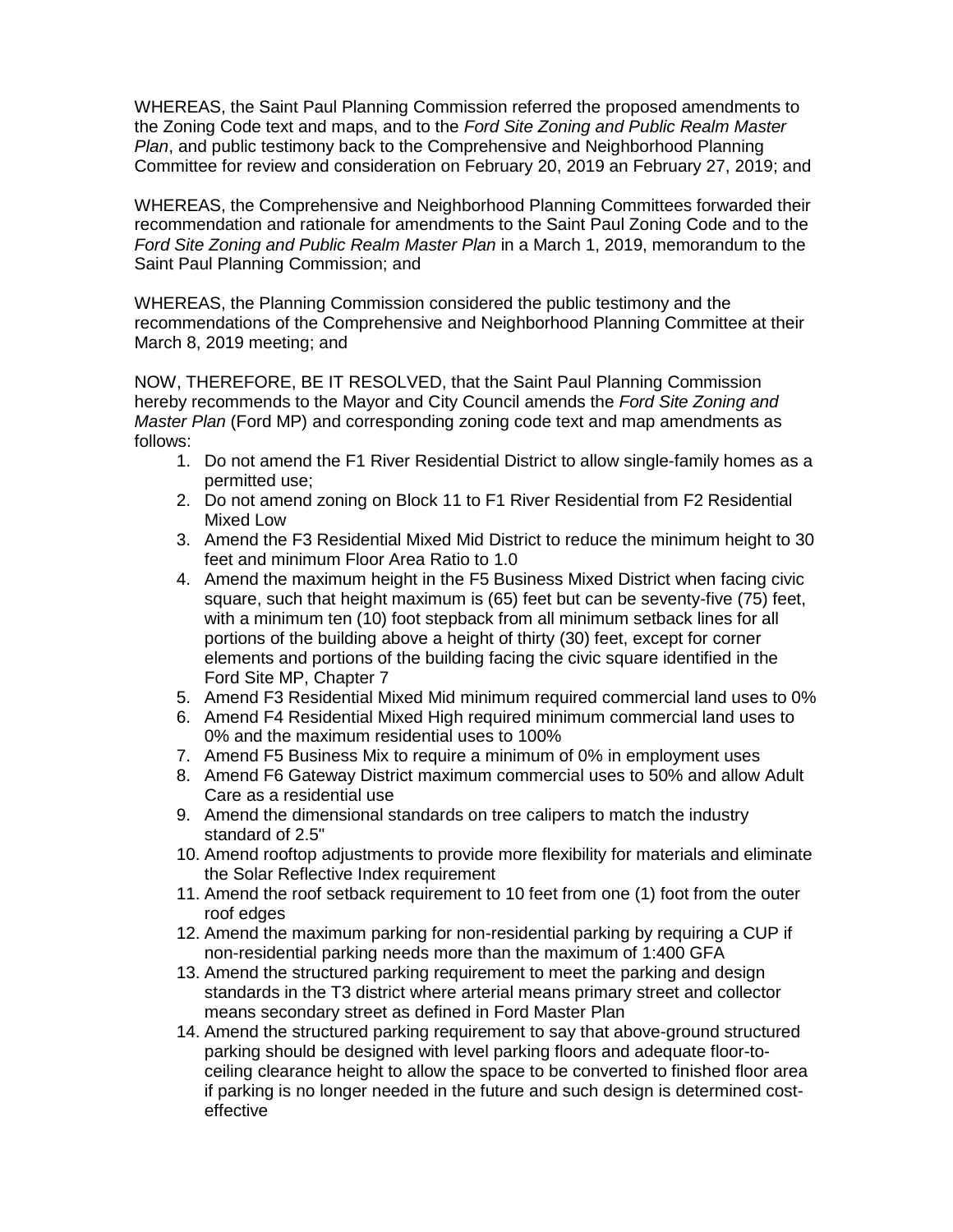- 15. Amend the bicycle parking to 1/5,000 square feet for recreational areas, and eliminate the required bicycle parking for residential congregate living
- 16. Do not Amend the Fee-in- Lieu of Parking to read as Public Parking
- 17. Amend the car share requirement to the following: Car-share parking requirement shall be revised based on the number of residential units and stalls in non-residential areas as follows:

| $0 - 49$<br>None<br>50-200 | Number of Residential Units | Number of required Car-Share spaces    |
|----------------------------|-----------------------------|----------------------------------------|
|                            |                             |                                        |
|                            |                             |                                        |
|                            | $201+$                      | 2, plus 1 for every 200 units over 200 |

| Number of Non-Residential Parking Spaces | Number of required Car-Share spaces   |
|------------------------------------------|---------------------------------------|
| $0 - 24$                                 | None                                  |
| 25-49                                    |                                       |
| $50+$                                    | 2, plus 1 for every 40 spaces over 50 |

A future amendment may be submitted within 10 years if no car-share operator is secured or the space is not used for other shared modes such as bicycles or scooters.

- 18. Do not eliminate Electric Vehicle infrastructure requirement for F1, F2, F3, and F4 Districts
- 19. Amend the shower requirement to 1 per 100 employees
- 20. Do not amend the transportation network to allow an additional vehicular connection to Mississippi River Boulevard
- 21. Conditionally explore the removal of Saunders Avenue and continue to explore east/west connections to the site
- 22. Amend Hillcrest Avenue between Cretin Avenue and Finn Street using the extension of Ranger Way to eliminate the northern superblock
- 23. Amend Woodlawn Avenue configuration with the addition of on-street parking to Woodlawn Avenue
- 24. Amend Ranger Way from bicycle/pedestrian only street to a two-lane road noting that it will still provide high-quality facilities for bicycles and pedestrians in the Transportation Network
- 25. Amend the Transportation Network to include a new retail road section between Cretin and Mount Curve Blvd North
- 26. Amend the landscaping space from 4' to 6' to provide an adequate buffer in the Transportation Network
- 27. Amend the Infrastructure and Roadmap to Sustainability to sections to remove groundwater reference and add flexibility regarding the west side of the site draining to the central stormwater feature
- 28. Amend proposed Parks and Open Space by deleting the pocket park on the midwestern edge of the site bordering Mississippi River Boulevard, retaining the two northern ballfields, and adjusting the geometry of the Civic Square to have a smaller plaza at the corner of Ford Parkway and Cretin Avenue
- 29. Amend the Transportation Network to state that "All street sections subject to change based on utility requirements and analysis resulting from environmental review"
- 30. Amend the Bohland Bike Lane section in the Transportation Network to shift the location of bike lanes on Bohland from on-street to a location protected at sidewalk level